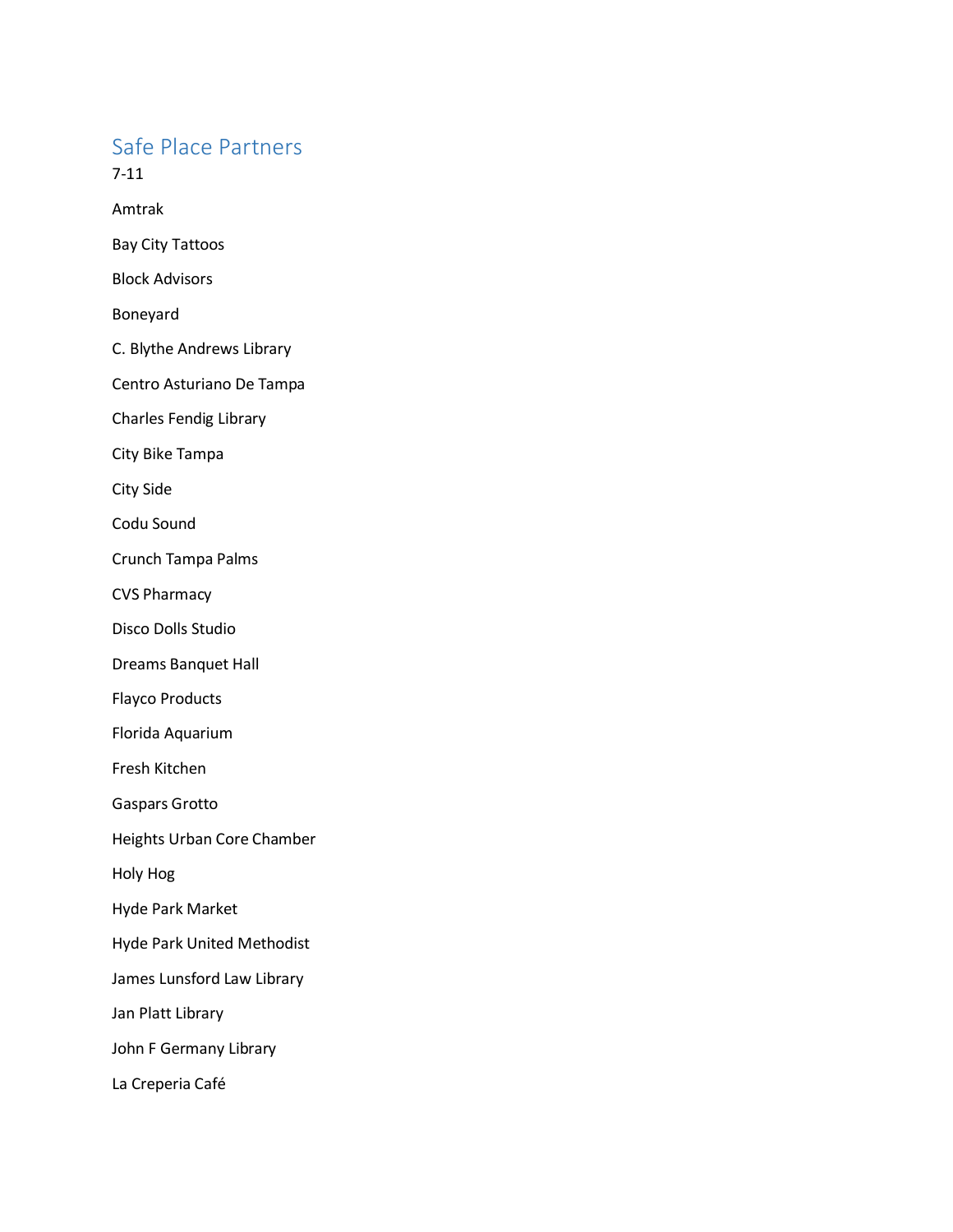La Habana Supermarket Little Greek Boys Lvl Up Dance Metro Wellness and Community Ctr Mini Doughnut Factory Monserrato Resturant Mosi New Tampa Library Normas and Joseph Library North Tampa Library Old Tampa Bookstore Patricks Uniforms Pawlowski Law Group Petra Resturant Port Tampa Library Public Storage Rainbow Food Mart Revovle Clothing Exchange Robert Saunders Library Sandra Sanchez Enterprises Seminole Heights Athletic Center Seminole Heights Library Shuffle Snobachi South Tampa Chamber of Commerce Swiss Watch Center Tacqueria Emanuel Inc Tampa PBA Tampa Prep